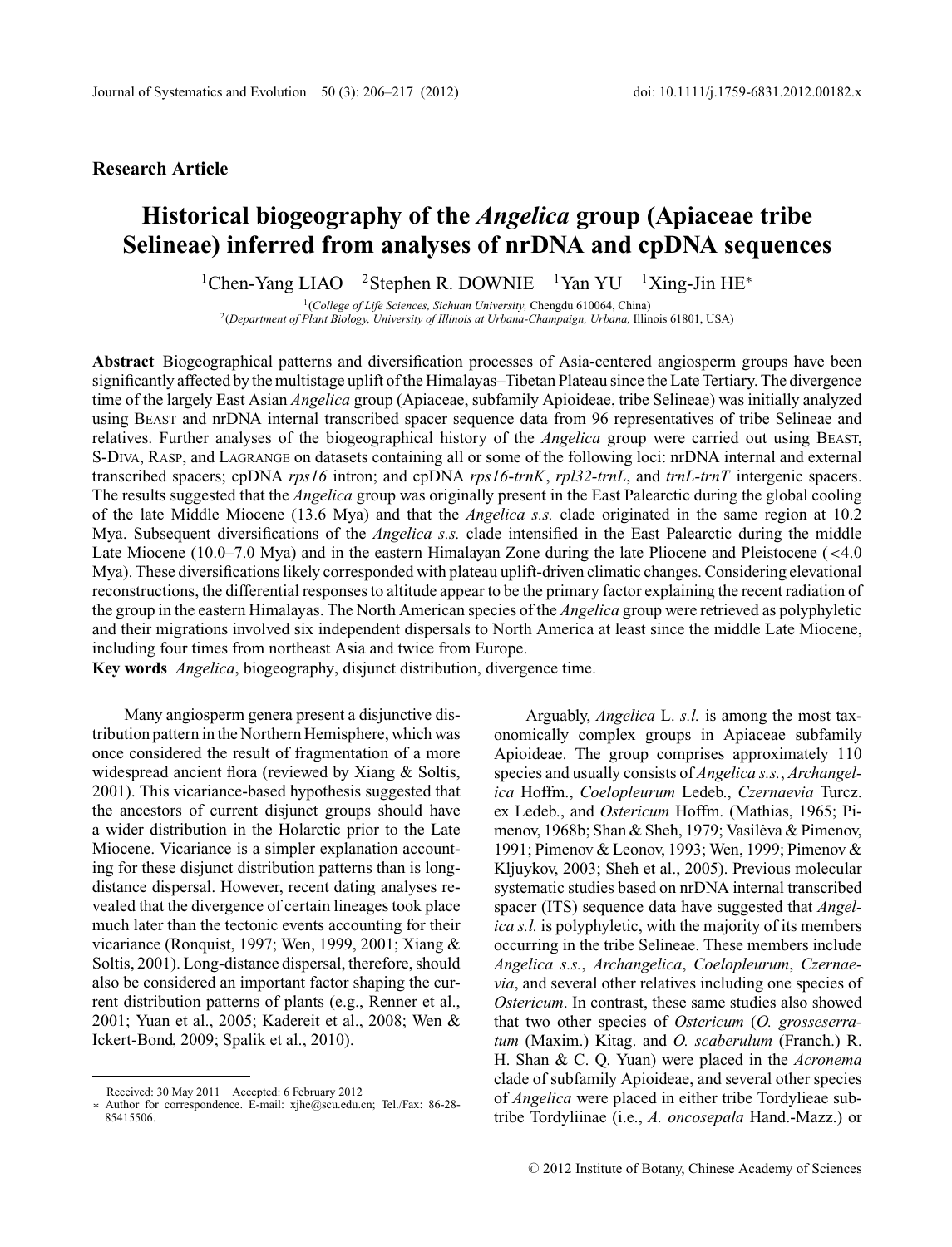the *Sinodielsia* clade (i.e., *A. paeoniifolia* R. H. Shan & C. Q. Yuan and *A. sinensis* (Oliv.) Diels) (Downie et al., 1998, 2000a, 2000b, 2010; Plunkett & Downie, 1999; Xue et al., 2007; Zhou et al., 2008, 2009; Feng et al., 2009). Our concurrent study of *Angelica s.l.* phylogeny based on an expanded and corrected sampling of the group and using both ITS and cpDNA sequences identified a monophyletic *Angelica* group to comprise the *Angelica s.s*. clade (including *Czernaevia* and two species of *Ostericum*), *Archangelica*, *Coelopleurum*, *Glehnia* F. Schmidt ex Miq., a Littoral *Angelica* clade, a North American *Angelica* clade, and several other species (Liao et al., 2012, unpublished data). This same study also revealed the *Angelica s.s.* clade to comprise five infrageneric lineages and that the North American species of the *Angelica* group were polyphyletic. The complex phylogenetic relationships within the *Angelica* group suggested that a complicated phytogeographical process likely shaped its current distribution pattern.

The *Angelica* group is disjunctively distributed in all continents of the Northern Hemisphere, although its members are particularly concentrated in East Asia (Pimenov, 1968a, 1968b; Pan et al., 1991, 1994; Vasilėva & Pimenov, 1991; Qin et al., 1995; Liao et al., 2012). The climate of Asia has been significantly affected by the extent and height of the Himalayas–Tibetan Plateau. Although the uplift of this region began more than 50 Mya, recent uplift since the late Tertiary has resulted in significant impacts on the climate, ecosystems, and vegetation of East Asia (An et al., 2001; Qiang et al., 2001; Dettman et al., 2003; Fortelius et al., 2006; Harris, 2006; Wang et al., 2006; Eronen et al., 2009). The evolutionary processes affecting most Eurasian plants are inevitably linked to these uplift-driven climatic and environmental changes, especially for certain East Asiacentered floras such as the *Angelica* group (Patterson & Givnish, 2002; Wang et al., 2005).

To date, there have been several studies on the phylogeny and biogeography of Apiaceae subfamily Apioideae (e.g., Spalik et al., 2004, 2010; Spalik & Downie, 2007; Downie et al., 2010; Magee et al., 2010). However, due to a lack of fossil evidence, it has been difficult to reconcile their divergences with the geological history of the Holarctic. Using fossil pollen of basal apioids as calibration points, Spalik et al. (2010) estimated divergence times of the main lineages of Apioideae using a Bayesian approach (BEAST) based on ITS sequence data, and these times were largely congruent to those inferred using a strict molecular clock (Sang et al., 1994; Spalik & Downie, 2006). In the present study, we use ITS, nrDNA external transcribed spacer (ETS), and cpDNA (*rps16* intron, *rps16-trnK*, *rpl32-trnL*, *trnL-trnT*) sequences to explore the biogeographic history of the *An-* *gelica* group, particularly focusing on its origination, diversification, and transcontinental dispersals.

#### **1 Material and methods**

#### **1.1 Taxon sampling**

The three datasets constructed in our concurrent investigation of *Angelica s.l.* phylogeny (Liao et al., 2012, unpublished data) were also considered, with some modification (see Table S1 for a list of all species, including taxonomic authorities). Dataset I (comprising 477 bp of aligned data) contained the ITS1 and ITS2 regions from 96 representatives (16 genera) of tribe Selineae and several closely related major lineages in subfamily Apioideae. *Aegopodium alpestre* Ledeb. (tribe Careae) and *Pimpinella candolleana* Wight & Arn. (tribe Pimpinelleae) were chosen as outgroups based on our previous higher-level investigations (Liao et al., 2012, unpublished data). This dataset was modified from that used previously by excluding distant lineages, such as *Pleurospermum franchetianum* Hemsl. (Pleurospermeae), *Notopterygium forbesii* H. Boissieu (*Physospermopsis* clade), *Conioselinum scopulorum* J. M. Coult. & Rose (*Conioselinum chinense* clade), *Arcuatopterus thalictrioideus* M. L. Sheh & R. H. Shan (*Arcuatopterus* clade), *Sium suave* Walt. (Oenantheae), and four species from tribe Scandiceae. Dataset II was the same as our concurrent paper (Liao et al., unpublished data) and comprised 43 species from the *Angelica* group plus three outgroups. This second dataset (comprising 4779 bp of aligned data) included sequences from the nrDNA ITS1–5.8S–ITS2 and ETS regions and the following cpDNA non-coding loci: *rps16* intron; *rps16-trnK*; *rpl32-trnL*; and *trnL*-*trnT.* Dataset III (at 2205 bp of aligned data) was similar in composition to that of dataset II, except with the addition of seven species of *Angelica* from North America. This third dataset, representing 50 species, was constructed using sequence data from only the ITS1, ITS2, *rps16* intron, and *trnL*-*trnT* regions. The trees obtained in datasets II and III were rooted with *Cnidium monnieri* (L.) Spreng., *Peucedanum harry-smithii* Fedde ex H. Wolff and *Peucedanum medicum* Dunn, based on results of analyses of dataset I. All datasets are available from TreeBASE (www.treebase.org, submission No. S11565).

## **1.2 Divergence dating and biogeographical analyses**

The DNA sequences in each dataset were initially aligned using the default pairwise and multiple alignment parameters in CLUSTALX (Jeanmougin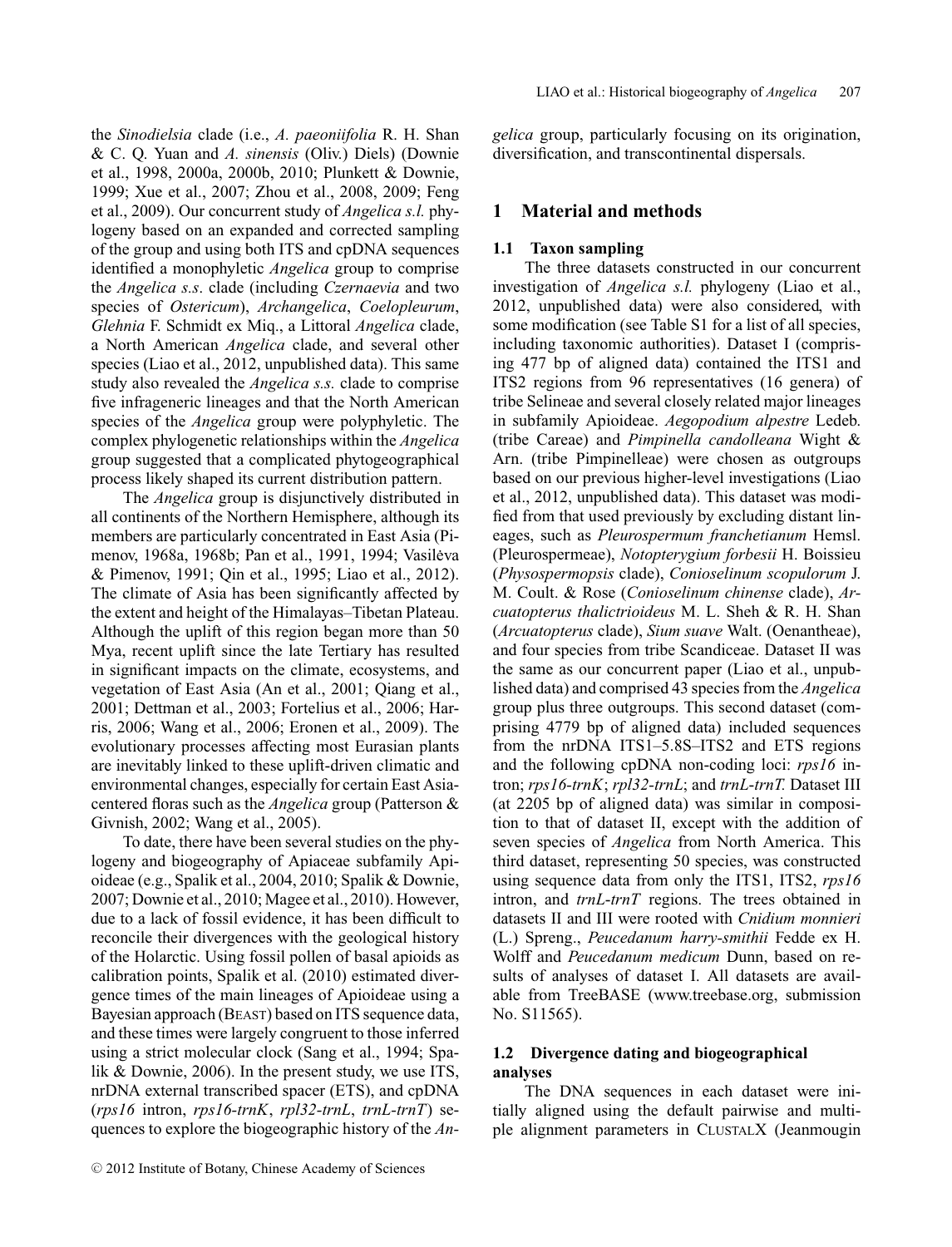et al., 1998), then rechecked and adjusted manually as necessary using MEGA 4.0 (Tamura et al., 2007). Gaps were positioned to minimize nucleotide mismatches and treated as missing data in the phylogenetic analyses. Uncorrected pairwise nucleotide differences were determined using PAUP<sup>∗</sup> version 4.0b10 (Swofford, 2003).

The general time reversible model with gamma and invariant sites (GTR+I+G) was identified by MrModeltest version 2.2 (Nylander, 2004) as the best-fit model of nucleotide substitution for each nuclear and plastid DNA partition. Estimation of divergence times for each dataset was carried out using BEAST version 1.5.2 (Drummond & Rambaut, 2007), using two independent analyses. The BEAUti interface was used to create an input file for BEAST, in which the GTR+I+G model was applied. An uncorrelated lognormal model was used to describe the relaxed clock (Drummond et al., 2006; Brown & Yang, 2010; Manen et al., 2010), and a pure birth branching process (Yule model) was chosen as a prior. For dataset I, the split between tribes Selineae and Tordylieae was set to 31.0 Mya (95% highest probability density (HPD) of 41.0–22.5 Mya), in accordance with Spalik et al. (2010), and 40 million generations of the Markov chain Monte Carlo (MCMC) chains were run, with sampling occurring every 1000 generations. The first 8000 trees were discarded as burn-in, and the remaining 32 000 trees were summarized in the maximum clade credibility tree using TreeAnnotator version 1.4.8 (Drummond & Rambaut, 2007), with the posterior probability limit set to 0.5 and summarizing mean node heights. Based on the results obtained from dataset I, the trees derived from datasets II and III were each rooted by the earliest split within the *Angelica* group, at 13.9 Mya  $(95\% \text{ HPD} = 18.9 - 8.7 \text{ Mya})$ . Twenty million generations of the MCMC chains were run for each analysis, sampling every 1000 generations. From the collected samples, 20% were discarded as burn-in and the rest were summarized. All results were visualized using FigTree version 1.2.3 (Drummond & Rambaut, 2007) and the timescale used was taken from the latest international stratigraphic chart (http://www. stratigraphy.org/column.php?id=Chart/Time%20Scale).

To reconstruct the historical biogeography of the *Angelica* group, we applied three methods for inferring the ranges of all ancestral nodes of the phylogeny: S-DIVA (Statistical Dispersal–Vicariance Analysis, Nylander et al., 2008; Yu et al., 2010), RASP (Reconstruct Ancestral State in Phylogenies; http://mnh.scu.edu.cn/soft/blog/RASP) and LAGRANGE (Likelihood Analysis of Geographic Range Evolution, Ree et al., 2005; Ree & Smith, 2008). S-DIVA is a complement to DIVA (Ronquist, 1997, 2001; Ronquist & Huelsenbeck, 2003; Yu et al., 2010) and uses a statistical dispersal–vicariance approach to statistically evaluate the alternative ancestral ranges at each node in a tree accounting for phylogenetic uncertainty. Bayesian approaches to ancestral state reconstruction have been applied widely to biogeographical studies (Olsson et al., 2006; Sanmartín et al., 2008). RASP extends the approach to a more generalized method for statistical analysis of biogeography based on phylogenies and distributional data. LAGRANGE is an implementation of the likelihood models for geographic range evolution on phylogenetic trees to infer rates of dispersal, local extinction and ancestral ranges (Ree et al., 2005; Ree & Smith, 2008).

Phylogenetic analysis of each of the three datasets was carried out under Bayesian methods, as implemented by MrBayes version 3.1.2 (Ronquist & Huelsenbeck, 2003). We used the resultant Bayesian trees (available at www.treebase.org, submission no. S11565) to carry out S-DIVA and RASP analyses. In the S-DIVA analysis, the number of ancestral areas was restricted to three. The rationale for such a constraint is that vicariance is a proximate consequence of dispersal and extant taxa used in our analyses rarely occur in more than three individual areas (Sanmartín, 2003; Calviño et al., 2008). The Bayesian analysis with RASP was run for 1 million generations using the model F81+G and the character states were saved every 100 generations. Ten simultaneous MCMC chains were run and the temperature was adjusted to 0.1 in order to keep an appropriate heat range for the 10 chains. The first 2000 states were discarded and ancestral distributions were calculated based on the remaining 8000 states. Parametric maximum likelihood estimation of geographical range evolution was carried out using LAGRANGE on the trees generated by BEAST. The reconstruction for each branch was restricted to a maximum of three areas. The connectivity among the areas was not constrained. We assumed a single dispersal rate and a single extinction rate across the areas and across the phylogeny, with their values estimated to maximize the likelihood of the biogeographical scenario. The following five unit areas were considered: a, East Palearctic (northeast Asia); b, east and central China; c, Sub-Himalayan Zone (the Tibetan Plateau and adjacent areas); d, central Asia and Europe; and e, North America.

The ancestral reconstruction of habitat elevations was mapped onto the Bayesian tree generated from dataset II using Mesquite version 2.71 (Maddison & Maddison, 2009). The optimality criterion selected was maximum parsimony and the following character states were treated as ordered: 0, <1200 m; 1, 1200–2500 m;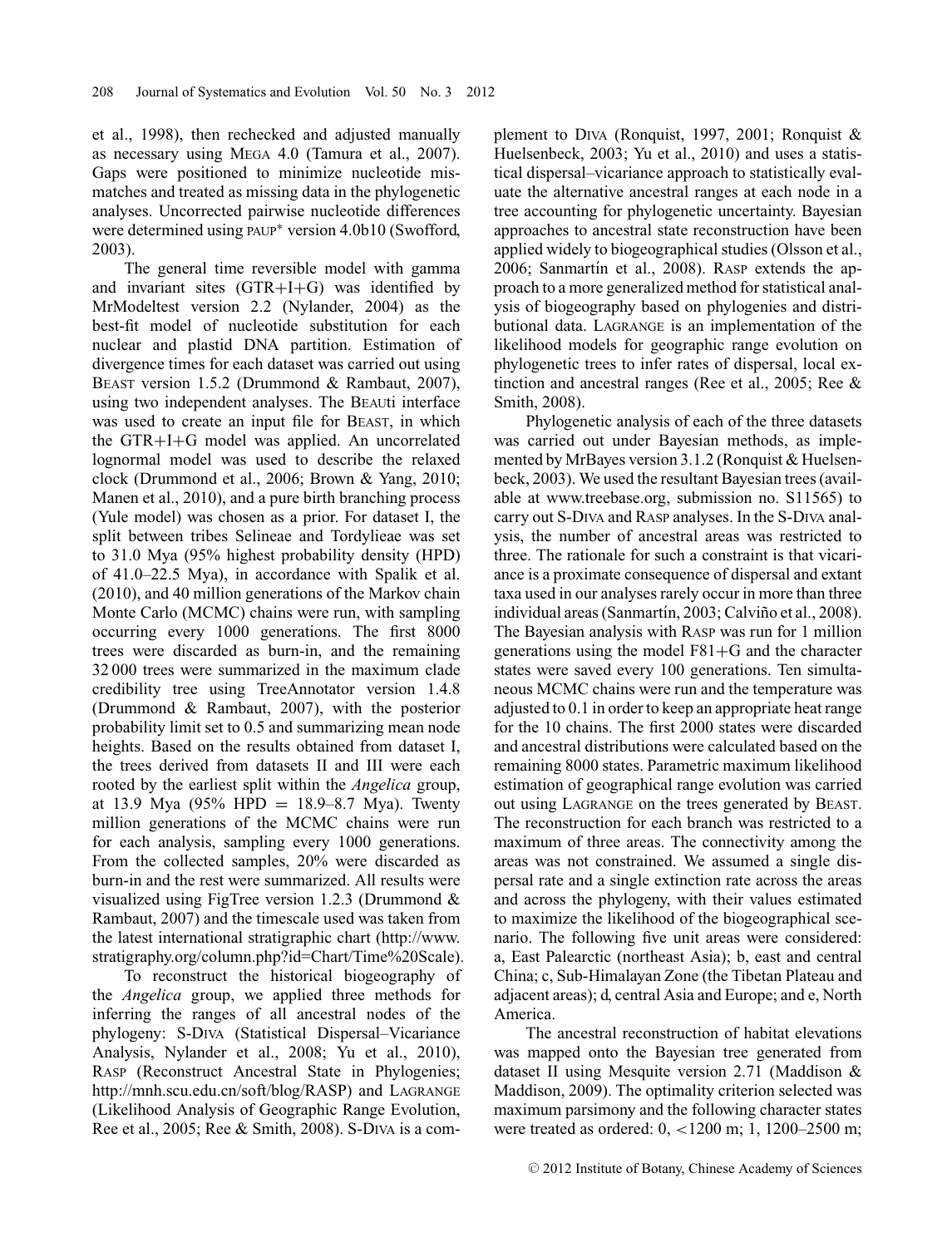

**Fig. 1.** Phylogenetic dating of the *Angelica* group based on a maximum clade credibility tree obtained from a BEAST analysis of dataset I under an uncorrelated lognormal molecular clock. Node bars reflect 95% highest posterior density of node heights. The node indicated by an arrow was set as 31.0 Mya (95% highest posterior density = 41.0–22.5 Mya), in accordance with Spalik et al. (2010). The names of the main tribes and clades refer to Downie et al. (2010), Zhou et al. (2008, 2009), and our unpublished work (Liao et al., 2012, unpublished data). The width of each clade is roughly approximate to the number of species examined in that clade. Holoc., Holocene; Plioc., Pliocene; Pleistoc., Pleistocene.

2, 2500–3500 m; and 3, 3500–4300 m. Distribution information was taken from Hiroe & Constance (1958), Tutin et al. (1968), Vasilėva & Pimenov (1991), Sheh et al. (2005), and the United States Department of Agriculture National Resources Conservation Service (http://plants.usda.gov/index.html).

# **2 Results**

The results of the dating analysis of dataset I are presented in Fig. 1 and suggest that the initial split of the *Angelica* group occurred 13.9 Mya (95% HPD = 18.9– 8.7 Mya). Figure 2 presents the results of divergence dating and ancestor-area reconstructions mapped onto the majority-rule consensus Bayesian tree derived from dataset II. Because some species were not sequenced for all loci examined in dataset II, we carried out ancestorarea reconstructions of datasets III and I as complements to the analysis of dataset II. These results are presented in Fig. 3: A and Fig. 3: B, respectively, with the overlapping and congruent topologies omitted. Confidence intervals of node ages were relatively large (Table 1); however, most lineage splits were estimated to have taken place after the Late Miocene. Pie charts at nodes indicate the relative frequencies of ancestral area optimizations generated by RASP. The biogeographical reconstructions by S-DIVA and LAGRANGE are similar to those inferred from RASP, therefore they are not mapped on Fig. 2 or Fig. 3, but are listed in Table 1. The Bayesian posterior probability values are also listed in Table 1. The most significant incongruence between the results of LAGRANGE and RASP/S-DIVA occurred in node 6, a result of a minor topological difference between the BEAST and Bayesian method at this node.

Our results suggest a complex biogeographical history of the *Angelica* group and especially for the *Angelica s.s.* clade, as we had initially hypothesized. The optimal reconstructions favored that the ancestors of the *Angelica* group were originally present at low elevations in the East Palaearctic (a) at 13.6 Mya (Fig. 2, node 1, a:  $68.7\%$ , elevation <1200 m). Over millions of subsequent years, a series of sympatric diversifications took place in this region. The initial split within the *Angelica s.s.* clade occurred in the eastern Palearctic during the middle Late Miocene (10.0–7.0 Mya). One descendant stayed there giving rise to Clade I (Fig. 2, node 5), and another descendant subsequently underwent further divergence to account for four other lineages (Clades II–V, Fig. 2). During the Late Pliocene and Pleistocene (approximately 3.6 Mya), accelerated diversifications broke out in the eastern Sub-Himalayan Zone (c). The reconstruction of ancestor habitat elevation suggested that all high-elevation species (>3500 m) occurred quite recently  $( $4 \text{ Mya}$ )$  and were probably linked to the rapid uplift of the Tibetan Plateau since the late Pliocene. In addition, at least six dispersals to North America were inferred. As examples, the North American *Angelica* clade reached North America in the Late Miocene followed by an initial divergence at the end of the Late Miocene (Fig. 3: A, node 10); *Glehnia littoralis* F. Schmidt and *A. sylvestris* L. colonized there, respectively, at 4.0 and 1.5 Mya (Fig. 3: B, node 15; Fig. 3: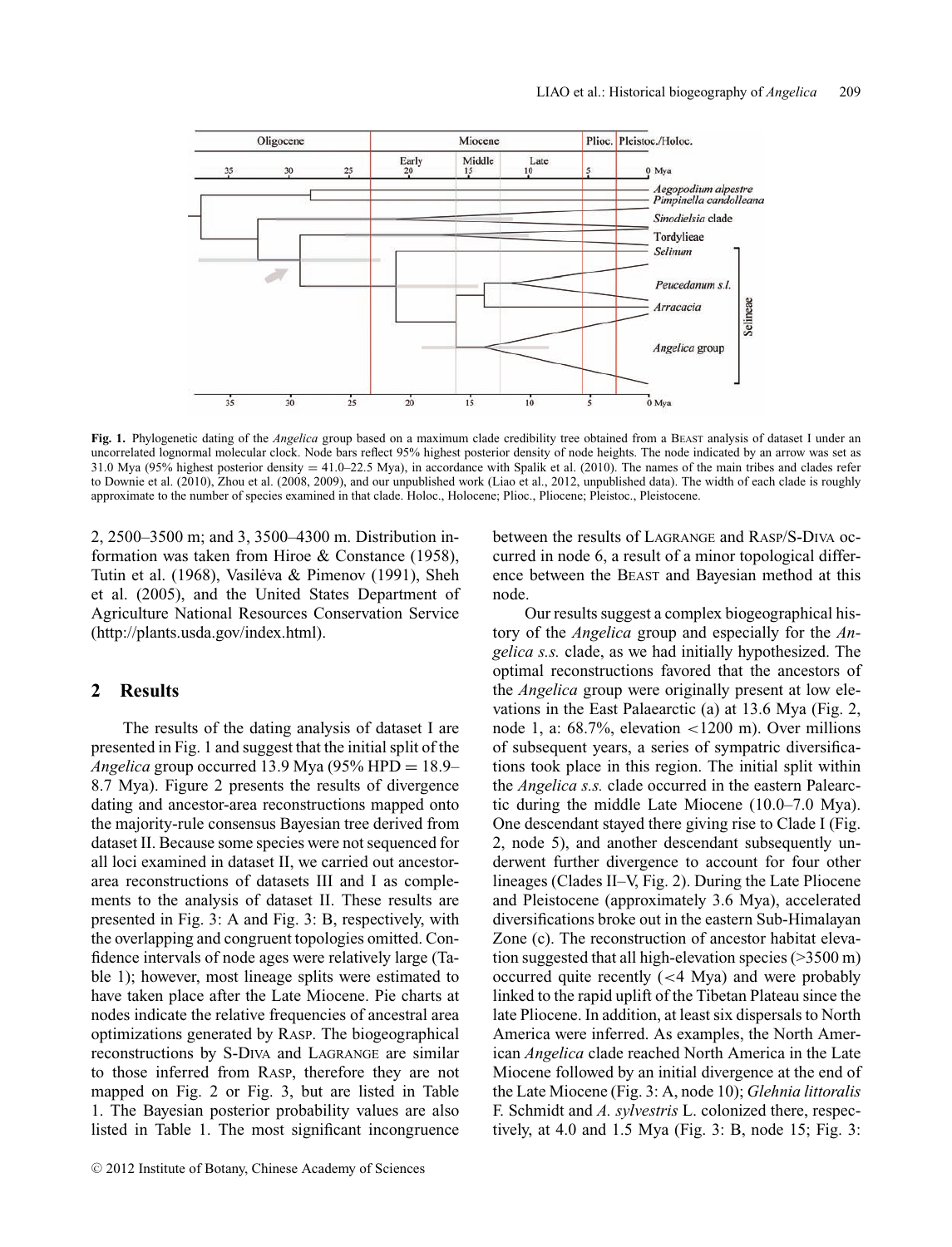

**Fig. 2.** Combined results of the divergence dating and biogeographical analyses of the *Angelica* group. The ancestor area-reconstruction is based on a Bayesian analysis of dataset II, with branch lengths constrained to reflect estimated ages, as inferred by BEAST. The node indicated by the arrow was set as 13.9 Mya (95% highest posterior density = 18.9–8.7 Mya) according to the results of dataset I. Pie charts at the nodes represent the relative frequencies of ancestral-area reconstructions using RASP; the current species distribution is shown at the terminals. The results of the ancestral habitat elevation reconstruction obtained using Mesquite are also mapped, with the legend indicating the four habitat elevation character states. The frequencies of ancestral-area reconstructions, obtained from RASP, S-DIVA and LAGRANGE analyses, 95% confidence intervals of age, and Bayesian posterior probability values are provided in Table 1. Roman numerals identify lineages within the *Angelica s.s.* clade. Holoc., Holocene; Pleistoc., Pleistocene.

A, node 12); and *A. genuflexa* Nutt. ex Torr. & A. Gray and the genus *Coelopleurum* arrived there no more than 4.3 and 1.2 Mya, respectively (Fig. 3: B, nodes 16 and 14). The origination of *Archangelica* occurred no more than 5.0 Mya, suggesting that its immigration into North America was also a recent event (Fig. 3: A, node 11).

## **3 Discussion**

#### **3.1 Utility of the relaxed clock for divergence dating**

An unrooted model of phylogeny and a strict molecular clock model are two extremes of a continuum, but the real evolutionary process could hardly be strictly clocklike and should lie somewhere between these two extremes (Drummond et al., 2006). Drummond et al. (2006) suggested the relaxed-clock analysis was suitable to both clocklike and non-clocklike datasets, such as a those formed by combined nrDNA and cpDNA data (Zhang et al., 2010). According to Sang et al. (1994), the ITS substitution rate obtained by a study of *Dendroseris* D. Don (Asteraceae) was estimated at 0.39%–0.79% Myr<sup>-1</sup>. Spalik et al. (2010) revealed that the divergence of the *Sium* L./*Berula* W. D. J. Koch (Apiaceae) alliance was dated at 18.4 Mya, which was within the range based on standard ITS substitution rates (21.7–13.9 Mya). The split between the "*Oreomyrrhis*" clade and the North American species of *Chaerophyllum* L. (Apiaceae) took place at 5.3 Mya with the relaxed-clock analysis, which was close to the strict-clock result using a rate of 0.39% (4.5 Mya). In an analysis of dataset I using a strict-clock model, the initial split within the *Angelica* group was estimated at 9.9 Mya (95% HPD = 12.5–7.5 Mya) using a rate of 0.39%. When we used the relaxed-clock model calibrated with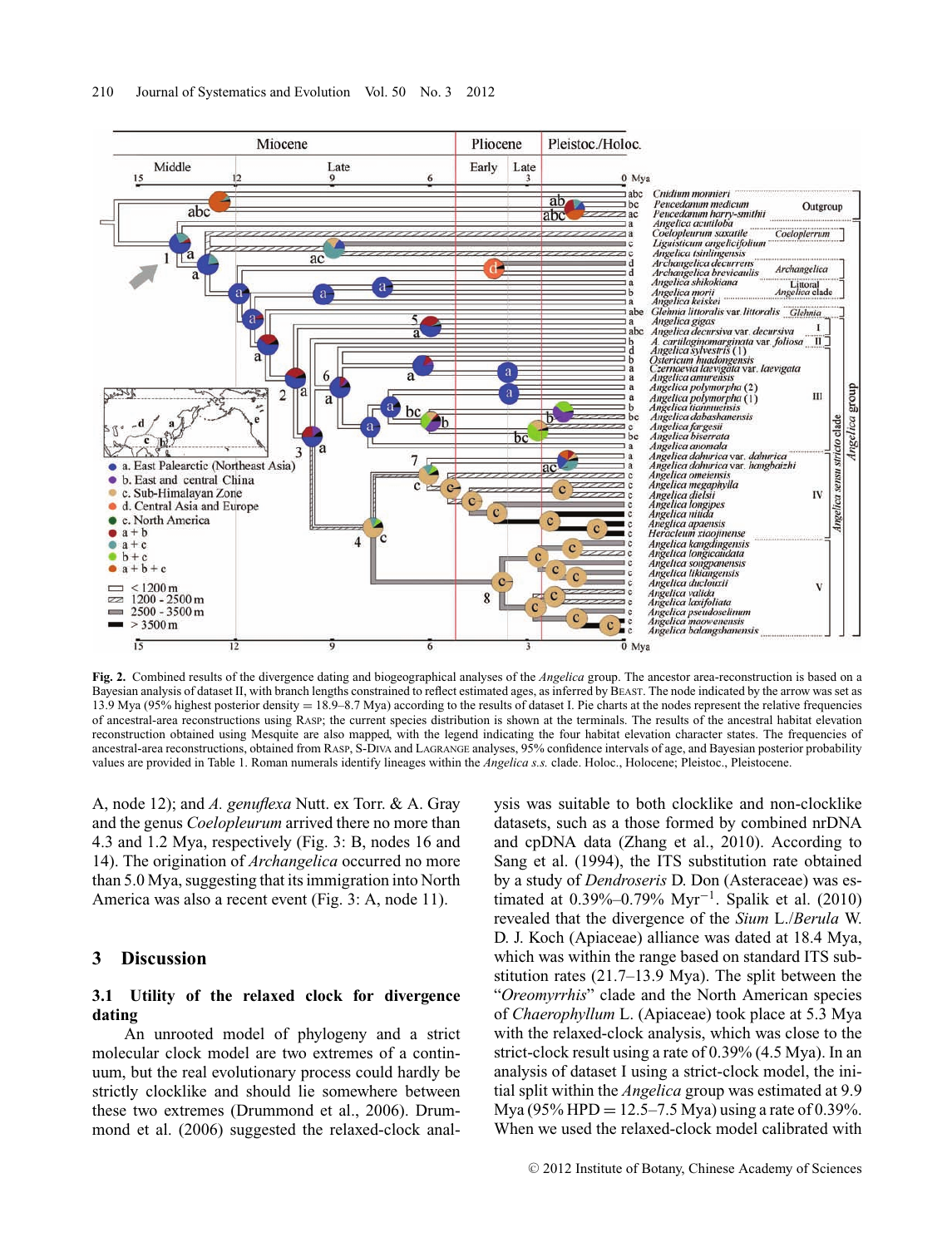

**Fig. 3.** Results of the divergence dating and biogeographical analyses of datasets III (A) and I (B), with portions of the reconstructions identical to those in Fig. 2 omitted for brevity. The numbers in parentheses represent the node ages (Mya), as estimated by BEAST. Pie charts at the nodes represent the relative frequencies of ancestral-area reconstructions using RASP; the current species distribution is shown at the terminals. The frequencies of ancestral-area reconstructions, obtained from RASP, S-DIVA and LAGRANGE analyses, 95% confidence intervals of age, and Bayesian posterior probability values are provided in Table 1. a, East Palearctic (northeast Asia); b, East and central China; d, Central Asia and Europe; e, North America.

Table 1 Relative frequencies of ancestral-area reconstructions, as obtained from RASP, S-DIVA and LAGRANGE analyses, estimated age, 95% highest probability density (HPD) and Bayesian posterior probability (PP) values of nodes in Fig. 2 and Fig. 3. The proportions less than 10% are not presented.

| Node           | RASP         | S-DIVA      | LAGRANGE     | Age (Mya) | 95% HPD (Mya) | ${\rm PP}$ |
|----------------|--------------|-------------|--------------|-----------|---------------|------------|
| $\mathbf{1}$   | a. 68.7%     | a. 100%     | a. 85.4%     | 13.6      | $15.6 - 11.7$ | 1.00       |
|                | ac. 22.6%    |             |              |           |               |            |
| $\overline{c}$ | a. 56.9%     | a. 100%     | a. $74.1\%$  | 10.2      | $12.5 - 7.8$  | 1.00       |
|                | ab. 33.7%    |             | ab. $10.3\%$ |           |               |            |
| 3              | a. 49.7%     | abc. 44.8%  | a. 48.9%     | 9.7       | $11.9 - 7.4$  | 0.91       |
|                | ab. 24.1%    | ac. 36.7%   | ac. $15.5\%$ |           |               |            |
|                | b. 17.6%     |             | ab. 14.0%    |           |               |            |
|                |              |             | abc. 11.5%   |           |               |            |
| 4              | c. $70.3\%$  | c. $50.2\%$ | ac. $56.7\%$ | 7.7       | $9.8 - 5.5$   | 1.00       |
|                | ac. 11.8%    | ac. 49.8%   | c. $28.6\%$  |           |               |            |
| 5              | a. 54.2%     | a. 100%     | a. 73.8%     | 6.1       | $9.6 - 2.5$   | 1.00       |
|                | ab. $36.0\%$ |             | ab. $11.2%$  |           |               |            |
| 6              | a. $75.4\%$  | ad. 33.3%   | a. $35.7\%$  | 8.7       | $11.1 - 6.4$  | 0.81       |
|                |              | ae. 33.3%   | ab. $11.6\%$ |           |               |            |
|                |              | ade. 33.3%  | b. $10.5\%$  |           |               |            |
| $\overline{7}$ | c. $64.7\%$  | c. $50.2\%$ | ac. 51.9%    | 5.9       | $7.8 - 4.2$   | 1.00       |
|                | ac. 16.7%    | ac. 49.8%   | c. $26.9%$   |           |               |            |
|                |              |             | abc. 13.3%   |           |               |            |
| 8              | c. $98.0\%$  | c. $100\%$  | c. $99.6\%$  | 3.7       | $5.6 - 2.1$   | 1.00       |
| $\mathbf{Q}$   | a. 83.0%     | ade. 45.4%  | ae. 46.7%    | 9.1       |               | 0.67       |
|                |              | ae. 27.3%   | ade. 18.8%   |           |               |            |
|                |              | ace. 27.3%  | ace. 10.5%   |           |               |            |
| 10             | e. $95.6\%$  | e. 100%     | e. 97.6%     | 5.9       | $9.1 - 2.9$   | 1.00       |
| 11             | d. $89.6%$   | d. $100%$   | de. $80.7\%$ | 4.3       | $7.4 - 1.5$   | 1.00       |
|                |              |             | d. $17.6%$   |           |               |            |
| 12             | d. 42.9%     | de. 100%    | de. 87.9%    | 1.5       | $3.3 - 0.3$   | 1.00       |
|                | e. 36.1%     |             |              |           |               |            |
| 13             | a. 99.8%     | a. $100\%$  | a. $79.9\%$  | 9.6       |               | 1.00       |
| 14             | a. 97.1%     | ae. 100%    | ae. 100%     | 1.2       | $2.9 - 0.2$   | 1.00       |
| 15             | a. $77.6%$   | ae. $50%$   | abe. 54.1%   | 4.0       | $8.8 - 1.2$   | 1.00       |
|                | ab. $10.4\%$ | abe. $50\%$ | ae. 41.5%    |           |               |            |
| 16             | a. 91.8%     | a. $100\%$  | a. $87.4\%$  | 4.3       | $7.4 - 1.7$   | 0.37       |
|                |              |             | ac. 12.4%    |           |               |            |

a, East Palearctic (northeast Asia); b, East and central China; c, Sub-Himalayan Zone (the Tibetan Plateau and adjacent areas); d, central Asia and Europe; e, North America. —, node HPD not provided by BEAST.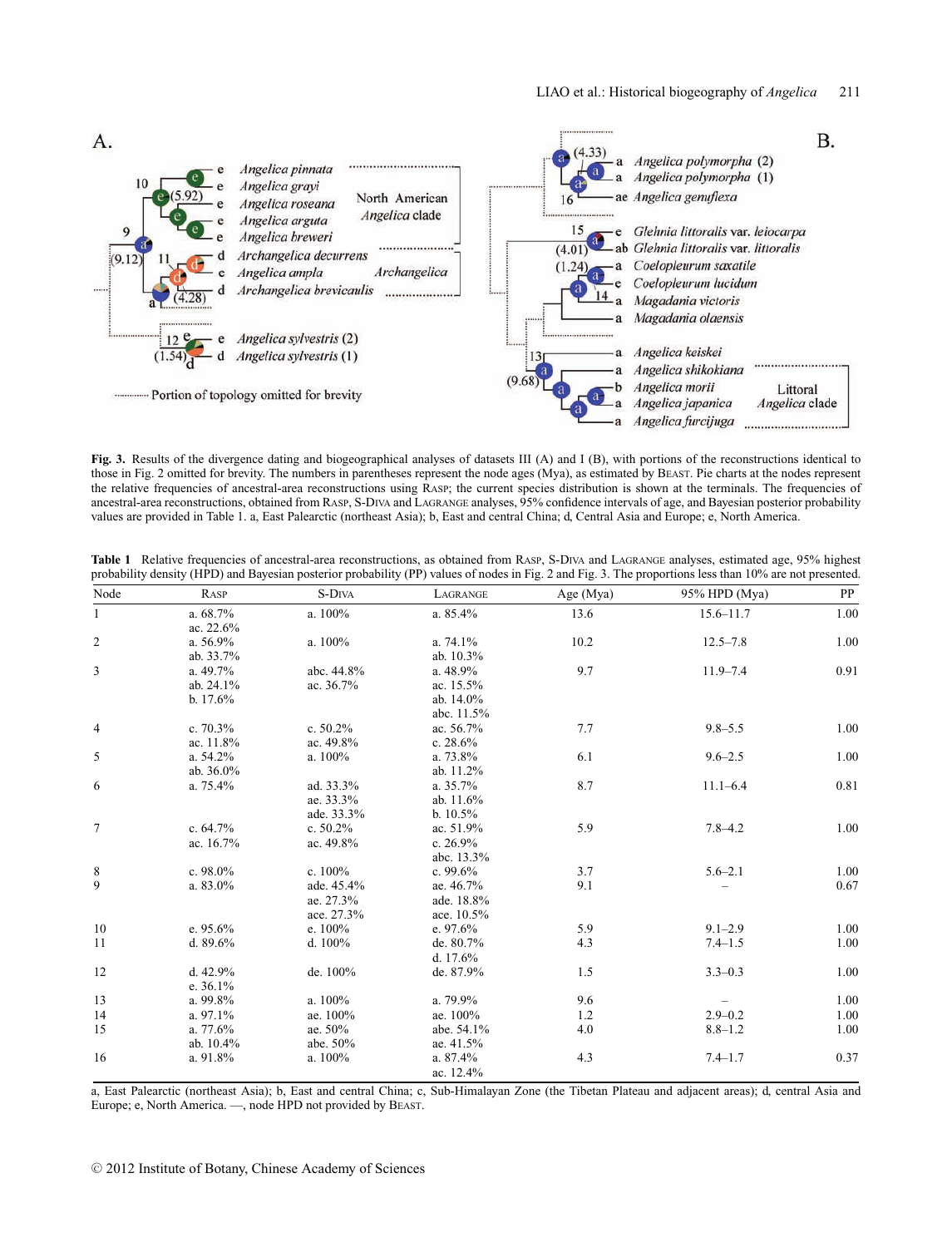the split of Selineae and Tordylieae at 31.0 Mya (95%  $HPD = 41.0 - 22.5$  Mya; Spalik et al., 2010), the age of the crown node of the *Angelica* group was estimated at 13.9 Mya (95% HPD = 18.9–8.7 Mya), a value close to the strict-clock model. Moreover, the ages of the major nodes estimated from the three datasets were roughly consistent with each other. For instance, the estimated ages of node 2 were 11.5, 10.2, and 10.8 Mya; those of node 3 were 10.5, 9.7, and 10.0 Mya; and those of node 4 were 8.7, 7.7, and 8.4 Mya. The ages of the split between the two populations of *A. sylvestris* (node 12) estimated by datasets I and III were 1.92 and 1.54 Mya, respectively. The relaxed-clock model therefore is suitable for combined sequence data.

#### **3.2 Biogeography of the** *Angelica* **group**

Our analyses revealed that at least 60% of the dispersal events within the *Angelica* group occurred in the East Palearctic, implying that this region may be a "cradle for diversification" (Nylander et al., 2008) of these taxa. The climate and vegetation of East Asia have been deeply influenced by the Himalayan orogenesis. Although the uplift of the Tibetan Plateau began approximately 50 Mya, further significant increases in altitude are thought to have occurred over the past 10 Myr. For instance, two main uplifts took place between 10.0 and 7.0 Mya and after 3.6 Mya, respectively (Chung et al., 1998; Ma et al., 1998; Liu et al., 2009; Liu et al., 2010). Palaeogeographic and palaeoclimatic evidence indicated that these two tectonic events constituted a significant factor leading to the development of Asian monsoons and major climatic changes in central and eastern Asia, as well as influencing local environmental patterns (An et al., 2001; Qiang et al., 2001; Dettman et al., 2003; Harris, 2006; Eronen et al., 2009). Thus, the diversification of the *Angelica* group, which is concentrated in East Asia, has been inevitably affected by the climatic and environmental changes driven by the multistage uplift of the Himalayas and Tibetan Plateau since the late Middle Miocene.

In our study, the ancestors of the *Angelica* group originated and underwent initial diversification in the East Palaearctic during the climate cooling (approximately 15.0–10.0 Mya) following the Middle Miocene Climatic Optimum. Generally, the Middle Miocene is regarded as a climatic optimal period in East Asia; this period was warmer and more stable than today, as inferred from macrofossil and pollen evidence (Kong, 2000; Tao, 2000; Harris, 2006; Momohara, 2008; Liu et al., 2009). However, the global temperature has decreased since the end of the Middle Miocene and this has been detrimental to thermophilic floras, forcing them to move southward or become extinct. In contrast, these

climatic changes would have also favored the evolution of cold-adapted taxa (Kong, 2000; Tao, 2000; Xiang & Soltis, 2001; Antonelli et al., 2010). Most extant species in the *Angelica* group favor cold and humid conditions, implying that their common ancestors were likely psychrophilic or cold-tolerant. This adaptation to cold provided the opportunity for their prosperity during these climatic changes in East Asia. It is noteworthy that until 10.0 Mya the average elevation of the Tibetan Plateau did not achieve the height necessary to form geographical and ecological barriers between the Sub-Himalayan and East Palaearctic regions (average elevation possibly <1500 m; Ma et al., 1998).

The initial diversification within the *Angelica s.s.* clade occurred in the East Palearctic during the middle Late Miocene (10.0–7.0 Mya). Recent research has revealed that this period was a crucial time in the development of the modern East Asian landscape and vegetation. Extensive diversifications during this time period, as examples, have been reported for *Calochortus* Pursh (Liliaceae *s.l.*), Liliaceae *s.s.*, and *Rheum* L. (Polygonaceae) (Patterson & Givnish, 2002; Wang et al., 2005; Liu et al., 2009). Palaeogeographical and palaeoenvironmental evidence suggested that the Tibetan Plateau possibly achieved sufficient elevation to block the penetration of moisture from the Indian and South Pacific Oceans into western China, resulting in the onset of the Indian and East Asian monsoons, a rapid decrease in temperature, and an increasing aridity of the Asian interior, as well as concomitant vegetation changes (Ma et al., 1998; Garzione et al., 2000; Hoorn et al., 2000; An et al., 2001; Dettman et al., 2003; Clark et al., 2005; Fortelius et al., 2006; Wang et al., 2006; Zheng et al., 2006; Eronen et al., 2009; Liu et al., 2010). During the Late Miocene, the origination of the *Angelica s.s.* clade took place, followed by radiation into five infrageneric lineages in the East Palearctic, East China, and southwest China. Moreover, due to the great geographical and ecological changes occurring in the Sub-Himalayan Zone, the vegetation of this region changed significantly and became different from that of the eastern Palearctic during the middle to the end of the Late Miocene (Hoorn et al., 2000); these changes would account for the occurrence of the Tibetan Plateau lineage (Clades IV and V, Fig. 2, node 4). Concurrently, rapid diversifications within the *Angelica s.s.* clade occurred in the lower regions of the East Palearctic. It is notable that until the Latest Miocene (about 6.2–5.0 Mya) central Asia and the Mongolian Plateau were not as arid as they are today. These regions, therefore, could act as migratory routes for plant exchanges between the East Palearctic and eastern Europe (Guo et al., 2004). Prior to the Latest Miocene, one descendant dispersed westward from the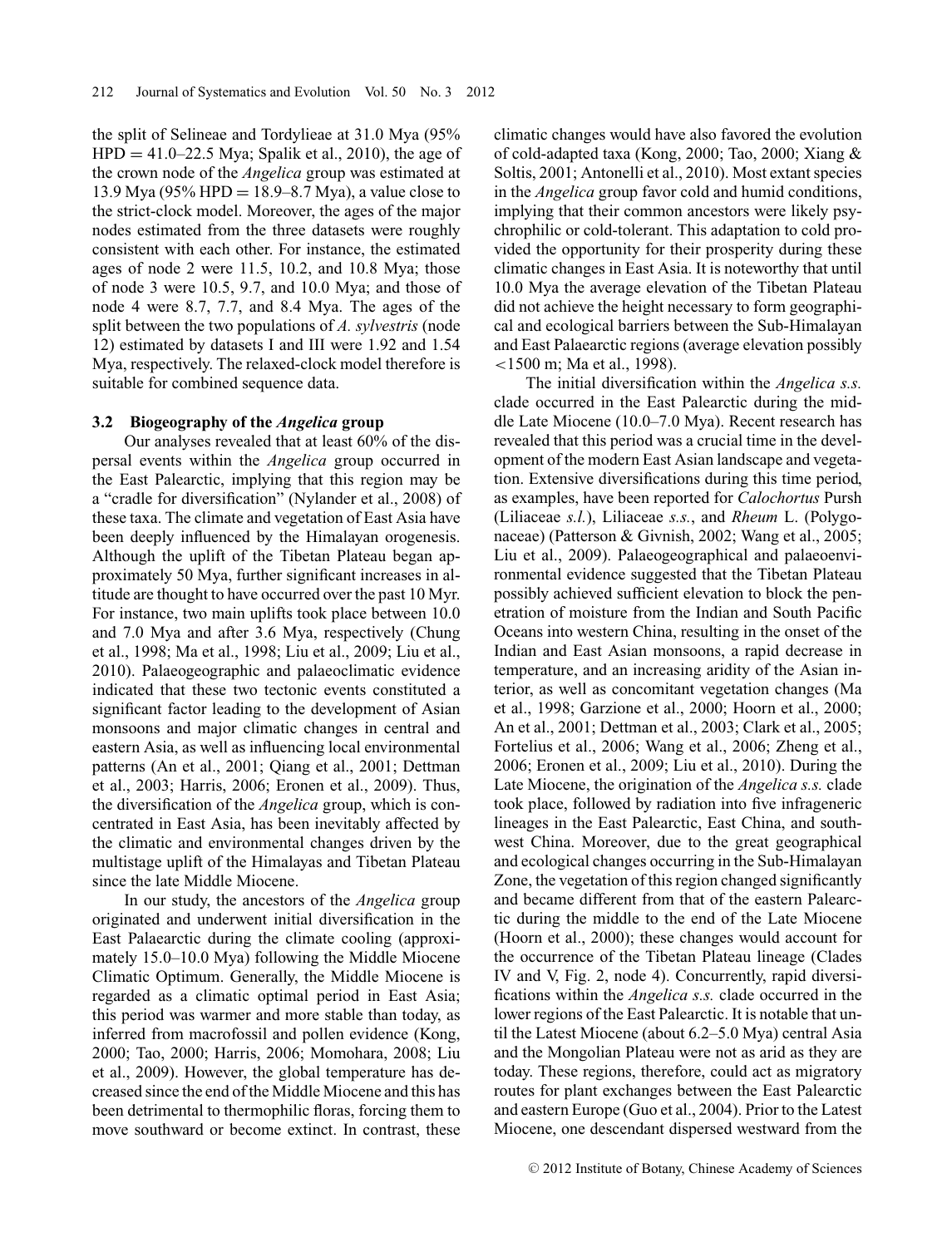East Palearctic to central Asia (9.0–8.0 Mya), a dispersal crucial to the origination of the current central Asian and European species of the *Angelica s.s.* clade, such as *A. sylvestris*.

The rapid diversification within the *Angelica s.s.* clade (17 divergence events) since the Late Pliocene (3.6 Mya) coincided roughly with the recent enhanced uplift of the Himalayas–Tibetan Plateau (Hengduan Movement). This increased uplift directly resulted in weaker summer monsoons and stronger winter monsoons across eastern Asia and continuous aridification in central Asia, all of which foreshadowed the Quaternary glacial epoch and changes of the floras (Chen, 1992, 1996; Ma et al., 1998; An et al., 2001; Guo et al., 2004; Zhou & Momohara, 2005; Zheng et al., 2006; Momohara, 2008; Liu et al., 2010). During the Quaternary, the eastern part of the Sub-Himalayan Zone supplied complicated climatic and orographic conditions for organisms. These conditions promoted range fragmentation and population isolation, facilitating accelerated speciation (Patterson & Givnish, 2002; Zhang et al., 2010; Jacques et al., 2011; Qiu et al., 2011). Indeed, the Hengduan Mountains are widely regarded as having provided refugia during the Quaternary; the region is also considered a current biodiversity hotspot (Hao, 1997; Sun, 2002; Sun & Li, 2003). The two Himalayan lineages (Clades IV and V, Fig. 2) rapidly radiated in the eastern Sub-Himalayan Zone (12 diversifications), exhibiting asynchronous diversifications since the Late Pliocene. The significant uplift of this region also brought about cool and humid alpine habitats suitable for cold-tolerant plants. The reconstruction of habitat elevation highlighted an altitudinal species diversity gradient; for example, all high-altitude species of *Angelica* (>3500 m) occurred quite recently. This implies that the evolutionary processes affecting these Himalayan lineages were probably acting in concert with the recent uplift of the region and differential responses to altitude may be the primary factor leading to speciation (Fig. 2, nodes 7 and 8; Vetaas & Grytnes, 2002; Zhang & Sun, 2008). *Angelica apaensis* R. H. Shan & C. Q. Yuan and *A. nitida* H. Wolff, growing at more than 3800 m, occur at the highest elevations. We believe that their corky mericarps, easily distinguished from those of other species in the *Angelica s.s.* clade, is an adaptation to prevent freezing. At such high elevations, polyploidization is considered an important aspect of diversification, such as that shown by *Bupleurum* L. and *Heracleum* L. (Wang et al., 2008; Deng et al., 2009). However, few tetraploids have been found in *Angelica*, suggesting that this mechanism is not a key factor for speciation within the group (Pan et al., 1991; Vasileva & Pimenov, 1991; Zhang et al., 2005).

In North America, at least six independent dispersal events within the *Angelica* group have been inferred, all of which were estimated later than 10.0 Mya. The first of these colonizations was the North American *Angelica* clade that reached North America across the Bering Land Bridge during the middle Late Miocene (Fig. 3: A, nodes 9 and 10); it then radiated in this new geographic region since the Late Miocene (Fig. 3: A, node 10). During the period from 11.5–8.0 Mya, the sea level was much lower than it is today, a condition favorable for the long-distance dispersal of organisms (Renner et al., 2001). The Bering Strait contributed greatly to the exchanges of flora and fauna between eastern Asia and North America, such as the dispersals of*Ilex* L. (Aquifoliaceae) and Felidae from East Asia to North America and the reverse migration of "*Hipparion*" horses (Garcés et al., 1997; Johnson et al., 2006; Manen et al., 2010). The other five intercontinental dispersals occurred more recently and probably were related to climatic shifts during the Pliocene and Quaternary. During the glacial periods, sea levels fell by 85–140 m (Millien-Parra & Jaeger, 1999), providing ample opportunities for intercontinental exchanges across landbridges. The immigration of the "true *Angelica*" (i.e., the *Angelica s.s.* clade) into North America likely involved two pathways: *A. genuflexa* reached the western coastal areas through the Bering/Aleutian Land Bridge no more than 4.3 Mya (Fig. 3: B, node 16), whereas *A. sylvestris* reached the eastern part of North America from across the North Atlantic at 1.5 Mya (Fig. 3: A, node 12). At present, *A. sylvestris* occurs in some North Atlantic islands, such as the British Isles, Ireland, and Greenland, which indicates that those islands could act as a trans-Atlantic pathway for organism exchange during sea level lowering during the Ice Age. *Glehnia littoralis*, which is now distributed in the sandy beaches of eastern Asia and western North America, immigrated to North America at 4.0 Mya (Fig. 3: B, node 15), also possibly by island hopping. Another trans-Pacific event is demonstrated by *Coelopleurum lucidum* Fernald, occurring at 1.2 Mya (Fig. 3: B, node 14) to reach Alaska. This time point implies that this dispersal from northeast Asia to North America probably involved the Quaternary Bering Strait. Although the biogeography of *Archangelica* is still ambiguous because of limited sampling, the genus was revealed as a young group that originated no earlier than the Pliocene. In this sense, the colonization of *Archangelica* in North America must be recent. Considering that *Archangelica* is concentrated in central Asia and East Europe but absent in East Asia at present (Pimenov, 1968b; Tutin et al., 1968), island hopping through the North Atlantic most likely explains the intercontinental dispersal of these taxa.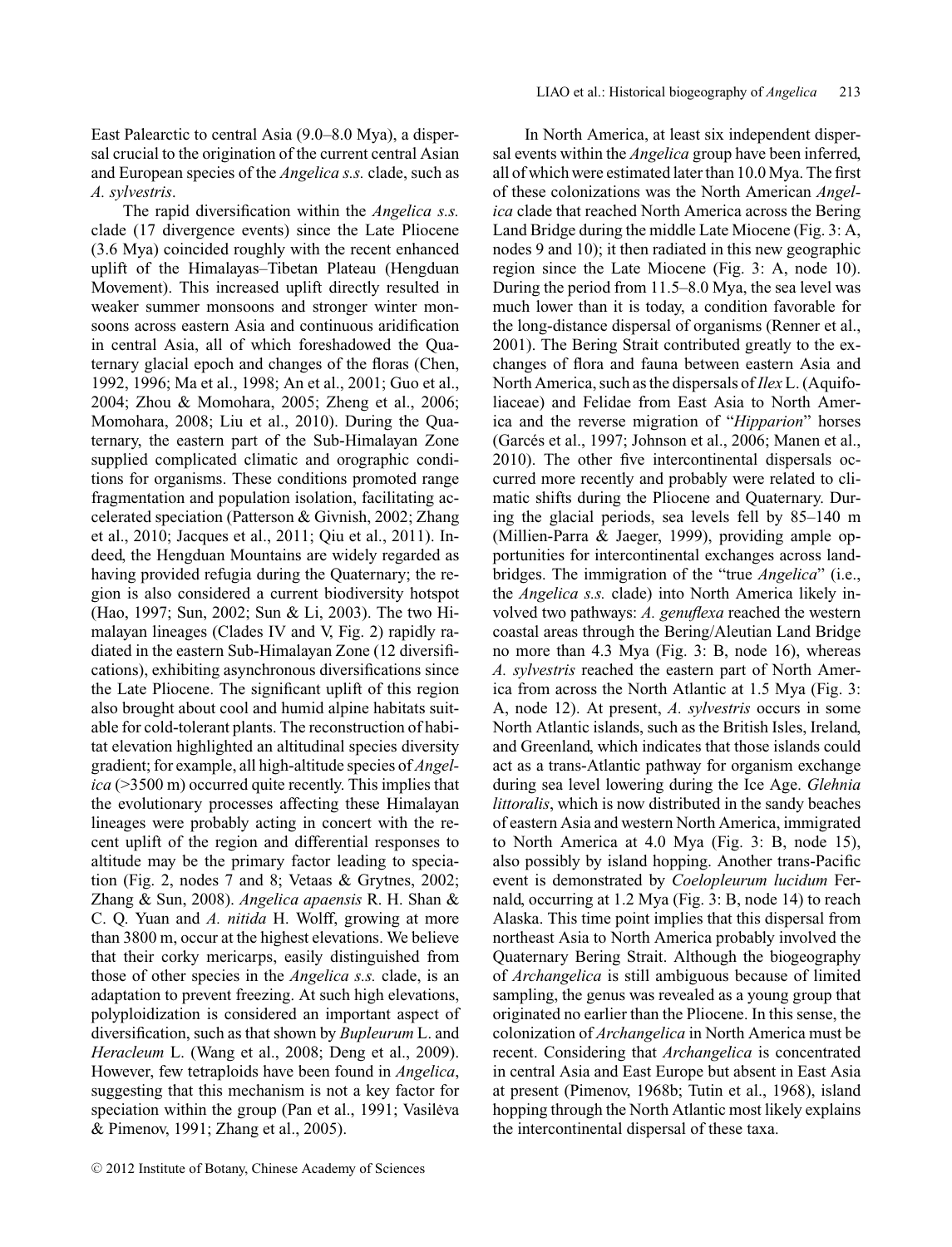In summary, the evolutionary history of the *Angelica* group is congruent with the vegetation substitutions resulting from climatic and environmental changes in the eastern Palaearctic since the Middle Miocene. In particular, the divergence of the *Angelica s.s.* clade is closely linked to phases of the Himalayas–Tibetan Plateau uplift. Although it is unclear whether eastern China, Japan, and other coastal regions were seriously affected by Quaternary glaciations, the eastern Tibetan Plateau replaced the eastern Palaearctic in becoming the diversity center of the *Angelica s.s.* clade during the Pliocene and Pleistocene. These conclusions are in stark contrast to hypotheses suggesting either Hengduan Mountains or East Asia–North America origins. This study also suggests that the current distributional disjunction was attributed to complex historical patterns, involving the trans-Pacific and trans-Atlantic pathways in the Late Tertiary and Quaternary. We provide independent evidence supporting the congruence between the multistage uplift of Himalayas–Tibetan Plateau and the diversification of the East Asian modern flora.

**Acknowledgements** The authors thank the herbaria of Sichuan University (SZ), Jiangsu Institute of Botany (NAS), Kunming Institute of Botany (KUN), Chengdu Institute of Biology (CDBI), and Institute of Botany, Chinese Academy of Sciences (PE) for access to specimens and the National Resources Conservation Service (http://plants.usda.gov) for providing useful information. This work was financially supported by the National Natural Science Foundation of China (Grant Nos. 31070166, 31100161), the Doctoral Fund of the Ministry of Education of China (Grant No. 20090181110064), the Basic Research Program from the Ministry of Science and Technology of China (Grant No. 2007FY110100), and the Research Fund for Large-scale Scientific Facilities of the Chinese Academy of Sciences (Grant No. 2009-LSF-GBOWS-01). The authors greatly appreciate Dr. Yundong GAO and Dr. Qinqin LI for their helpful comments on the manuscript.

#### **References**

- An Z, Kutzbach JE, Prell WL, Porter SC. 2001. Evolution of Asian monsoons and phased uplift of the Himalaya-Tibetan plateau since Late Miocene times. Nature 411: 62–66.
- Antonelli A, Verola CF, Parisod C, Gustafsson ALS. 2010. Climate cooling promoted the expansion and radiation of a threatened group of South American orchids (Epidendroideae: Laeliinae). Biological Journal of the Linnean Society 100: 597–607.
- Brown RP, Yang Z-H. 2010. Bayesian dating of shallow phylogenies with a relaxed clock. Systematic Biology 59: 119–131.
- Calviño CI, Martínez SG, Downie SR. 2008. The evolutionary history of *Eryngium* (Apiaceae, Saniculoideae): Rapid radiations, long distance dispersals, and hybridizations. Molecular Phylogenetics and Evolution 46: 1129– 1150.
- Chen F. 1992. Hengduan event: An important tectonic event of the Late Cenozoic in eastern Asia. Mountain Research 10: 195–202.
- Chen F. 1996. Second discussion on the Hengduan movement. Volcanology and Mineral Resources 17: 14–22.
- Chung S-L, Lo C-H, Lee T-Y, Zhang Y, Xie Y, Li X, Wang K-L, Wang P-L. 1998. Diachronous uplift of the Tibetan plateau starting 40 Myr ago. Nature 394: 769–773.
- Clark MK, House MA, Royden LH, Whipple KX, Burchfiel BC, Zhang X, Tang W. 2005. Late Cenozoic uplift of southeastern Tibet. Geology 33: 525–528.
- Deng X-L, He X-J, He W-L, Gao Y-D, Liu H-Y, Zhang Y-C. 2009. Karyotype and cytogeography of the genus *Heracleum* (Apiaceae) in the Hengduan Mountains. Journal of Systematics and Evolution 47: 273–285.
- Dettman DL, Fang X, Garzione CN, Li J. 2003. Uplift-driven climate change at 12 Ma: A long  $\delta^{18}$ O record from the NE margin of the Tibetan plateau. Earth and Planetary Science Letters 214: 267–277.
- Downie SR, Ramanath S, Katz-Downie DS, Llanas E. 1998. Molecular systematics of Apiaceae subfamily Apioideae: Phylogenetic analyses of nuclear ribosomal DNA internal transcribed spacer and plastid *rpoC1* intron sequences. American Journal of Botany 85: 563–591.
- Downie SR, Katz-Downie DS, Watson MF. 2000a. A phylogeny of the flowering plant family Apiaceae based on chloroplast DNA *rpl16* and *rpoC1* intron sequences: Towards a suprageneric classification of subfamily Apioideae. American Journal of Botany 87: 273–292.
- Downie SR, Watson MF, Spalik K, Katz-Downie DS. 2000b. Molecular systematics of Old World Apioideae (Apiaceae): Relationships among some members of tribe Peucedaneae *sensu lato*, the placement of several island-endemic species, and resolution within the Apioid superclade. Canadian Journal of Botany 78: 506–528.
- Downie SR, Spalik K, Katz-Downie DS, Reduron JP. 2010. Major clades within Apiaceae subfamily Apioideae as inferred by phylogenetic analysis of nrDNA ITS sequences. Plant Diversity and Evolution 128: 111–136.
- Drummond AJ, Rambaut A. 2007. BEAST: Bayesian evolutionary analysis by sampling trees. BMC Evolutionary Biology 7: 214.
- Drummond AJ, Ho SYW, Phillips MJ, Rambaut A. 2006. Relaxed phylogenetics and dating with confidence. PloS Biology 4: 699–710.
- Eronen JT, Ataabadi MM, Micheelsb A, Karmea A, Bernor RL, Fortelius M. 2009. Distribution history and climatic controls of the Late Miocene Pikermian chronofauna. Proceedings of the National Academy of Sciences USA 106: 11867–11871.
- Feng T, Downie SR, Yu Y, Zhang X-M, Chen W-W, He X-J, Liu S. 2009. Molecular systematics of *Angelica* and allied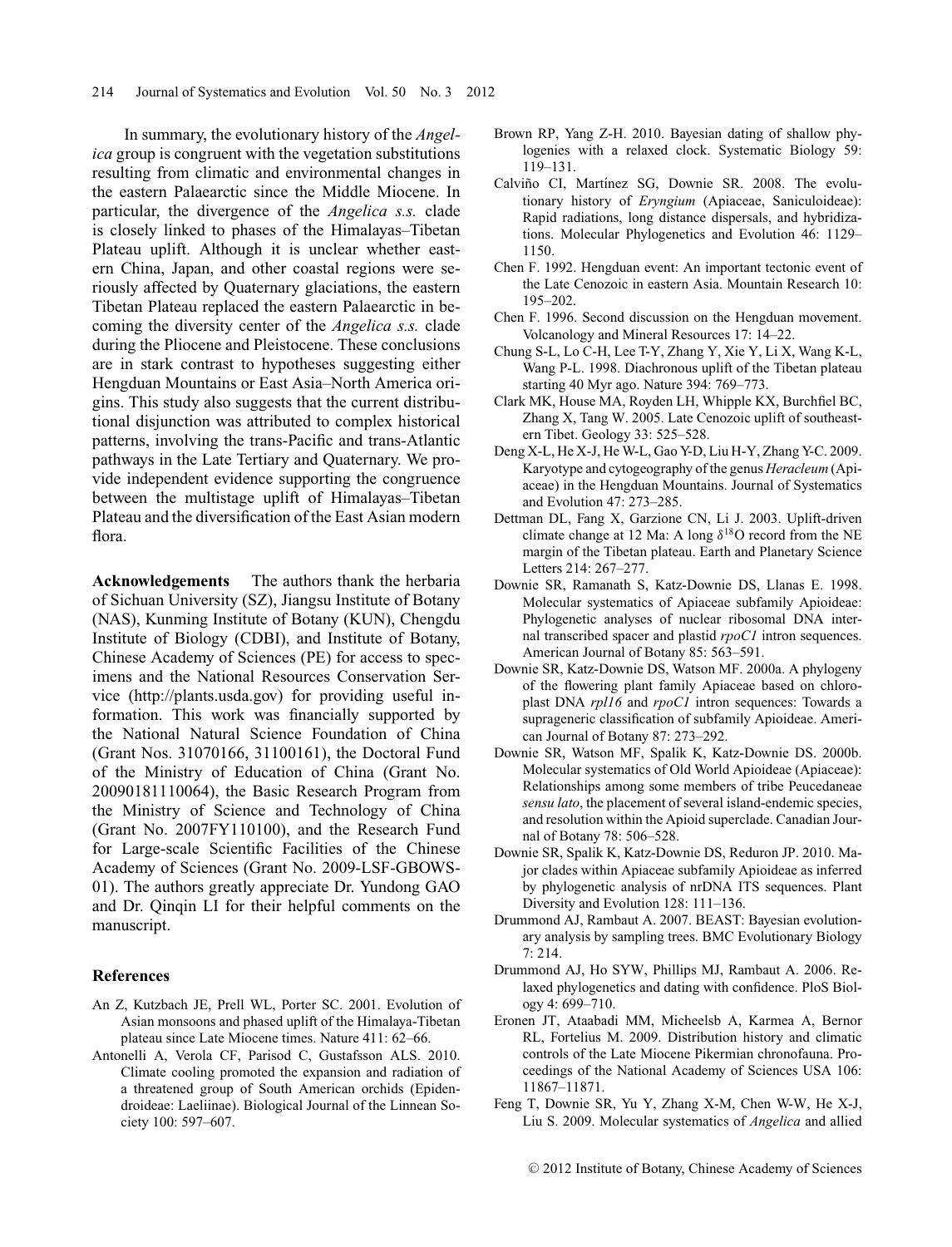genera (Apiaceae) from the Hengduan Mountains of China based on nrDNA ITS sequences: Phylogenetic affinities and biogeographic implications. Journal of Plant Research 122: 403–414.

- Fortelius M, Eronen J, Liu L, Pushkina D, Tesakov A, Vislobokova I, Zhang Z. 2006. Late Miocene and Pliocene large land mammals and climatic changes in Eurasia. Palaeogeography, Palaeoclimatology, Palaeoecology 238: 219–227.
- Garcés M, Cabrera L, Agusti J, Parés JM. 1997. Old world first appearance datum of "*Hipparion*" horses: Late Miocene large-mammal dispersal and global events. Geology 25: 19–  $22.2$
- Garzione CN, Dettman DL, Quade J, DeCelles PG, Butler RF. 2000. High times on the Tibetan Plateau: Paleoelevation of the Thakkhola graben, Nepal. Geology 28: 339–342.
- Guo Z, Peng S, Hao Q, Biscaye PE, An Z, Liu T. 2004. Late Miocene–Pliocene development of Asian aridification as recorded in the Red-Earth Formation in northern China. Global and Planetary Change 41: 135–145.
- Hao RM. 1997. On the areal-types of the Chinese endemic genera of seed plants. Acta Phytotaxonomica Sinica 35: 500–510.
- Harris N. 2006. The elevation history of the Tibetan Plateau and its implications for the Asian monsoon. Palaeogeography, Palaeoclimatology, Palaeoecology 241: 4–15.
- Hiroe M, Constance L. 1958. Umbelliferae of Japan. Berkeley: University of California Press. 989–1001.
- Hoorn C, Ohjac T, Quadec J. 2000. Palynological evidence for vegetation development and climatic change in the Sub-Himalayan Zone (Neogene, Central Nepal). Palaeogeography, Palaeoclimatology, Palaeoecology 163: 133–161.
- Jacques FMB, Guo S-X, Su T, Xing Y-W, Huang Y-J, Liu Y-S, Ferguson DK, Zhou Z-K. 2011. Quantitative reconstruction of the Late Miocene monsoon climates of southwest China: A case study of the Lincang flora from Yunnan Province. Palaeogeography, Palaeoclimatology, Palaeoecology 304: 318–327.
- Jeanmougin F, Thompson JD, Gouy M, Higgins DG, Gibson TJ. 1998. Multiple sequence alignment with Clustal X. Trends in Biochemical Sciences 23: 403–405.
- Johnson WE, Eizirik E, Pecon-Slattery J, Murphy WJ, Antunes A, Teeling E, O'Brien SJ. 2006. The Late Miocene radiation of modern Felidae: A genetic assessment. Science 311: 73– 77.
- Kadereit JW, Repplinger M, Schmalz N, Uhink CH, Worz A. ¨ 2008. The phylogeny and biogeography of Apiaceae subfamily Saniculoideae tribe Saniculeae: From south to north and south again. Taxon 57: 365–382.
- Kong WS. 2000. Vegetational history of the Korean Peninsula. Global Ecology and Biogeography 9: 391–402.
- Liao C-Y, He X-J, Ma X-G. 2012. Anatomical studies on petiole of *Angelica sensu lato* and its allies from China. Acta Botanica Boreali-Occidentalia Sinica 32: 90–98.
- Liu D, Fang X, Song C, Dai S, Zhang T, Zhang W, Miao Y, Liu Y, Wang J. 2010. Stratigraphic and paleomagnetic evidence of mid-Pleistocene rapid deformation and uplift of the NE Tibetan Plateau. Tectonophysics 486: 108–119.
- Liu L-P, Eronen JT, Fortelius M. 2009. Significant mid-latitude aridity in the middle Miocene of East Asia. Palaeogeography, Palaeoclimatology, Palaeoecology 279: 201–206.
- Ma Z-J, Zhang J-S, Wang Y-P. 1998. The 3-d deformational movement episodes and neotectonic domains in the Qinghai-Tibet Plateau. Acta Geologica Sinica 72: 211–227.
- Maddison WP, Maddison DR. 2009. Mesquite: A modular system for evolutionary analysis, Version 2.71 [online]. Available from http://mesquiteproject.org [accessed 13 May 2010].
- Magee AR, van Wyk BE, Tilney PM, Downie SR. 2010. Phylogenetic position of African and Malagasy *Pimpinella* species and related genera (Apiaceae, Pimpinelleae). Plant Systematics and Evolution 288: 201–211.
- Manen JF, Barriera G, Loizeau PA, Naciri Y. 2010. The history of extant *Ilex* (Aquifoliaceae): Evidence of hybridization within a Miocene radiation. Molecular Phylogenetics and Evolution 57: 961–977.
- Mathias ME. 1965. Distribution patterns in certain Umbelliferae. Annals of the Missouri Botanical Garden 52: 387– 398.
- Millien-Parra V, Jaeger JJ. 1999. Island biogeography of the Japanese terrestrial mammal assemblage: An example of a relict fauna. Journal of Biogeography 26: 959–972.
- Momohara A. 2008. Environmental changes since the Latest Tertiary to Quaternary in Japan and the development of the endemic flora. Bunrui 8: 39–45.
- Nylander JAA. 2004. MrModeltest, vers. 2.2. Program distributed by the author. Uppsala: Evolutionary Biology Centre, Uppsala University [online]. Available from http://www.abc.se/ñylander/mrmodeltest2/mrmodeltest2. html [accessed 20 May 2007].
- Nylander JAA, Olsson U, Alström P, Sanmartín I. 2008. Accounting for phylogenetic uncertainty in biogeography: A Bayesian approach to dispersal-vicariance analyses of the thrushes (Aves: *Turdus*). Systematic Biology 57: 257–268.
- Olsson U, Alström P, Gelang M, Ericson PGP, Sundberg P. 2006. Phylogeography of Indonesian and Sino-Himalayan region bush warblers (*Cettia*, Aves). Molecular Phylogenetics and Evolution 41: 556–565.
- Pan Z-H, Liu X-T, Sheh M-L, Xu L-R. 1991. A study on karyotypes of eight species and geographical distribution of *Angelica* (Umbelliferae) in Sichuan. Acta Phytotaxonomica Sinica 29: 431–438.
- Pan Z-H, Zhuang T-D, Yao X-M, Shen N. 1994. A study on karyotypes and geographical distribution of *Angelica* and related genera (Umbelliferae) in China. Acta Phytotaxonomica Sinica 32: 419–424.
- Patterson TB, Givnish TJ. 2002. Phylogeny, concerted convergence, and phylogenetic niche conservatism in the core Liliales: Insights from *rbcL* and *ndhF* sequence data. Evolution 56: 233–252.
- Pimenov MG. 1968a. Systematic grouping of the *Angelica* species of the U.S.S.R. based on similarity coefficients. Bulletin of the Moscow Society of Naturalists, Biology Division 73: 124–139.
- Pimenov MG. 1968b. The analysis of the distribution of *Angelica* species occurring in the Soviet Far East. Botanical Zhurnal 53: 932–946.
- Pimenov MG, Kljuykov EV. 2003. Notes on some Sino-Himalayan species of *Angelica* and *Ostericum* (Umbelliferae). Willdenowia 33: 121–137.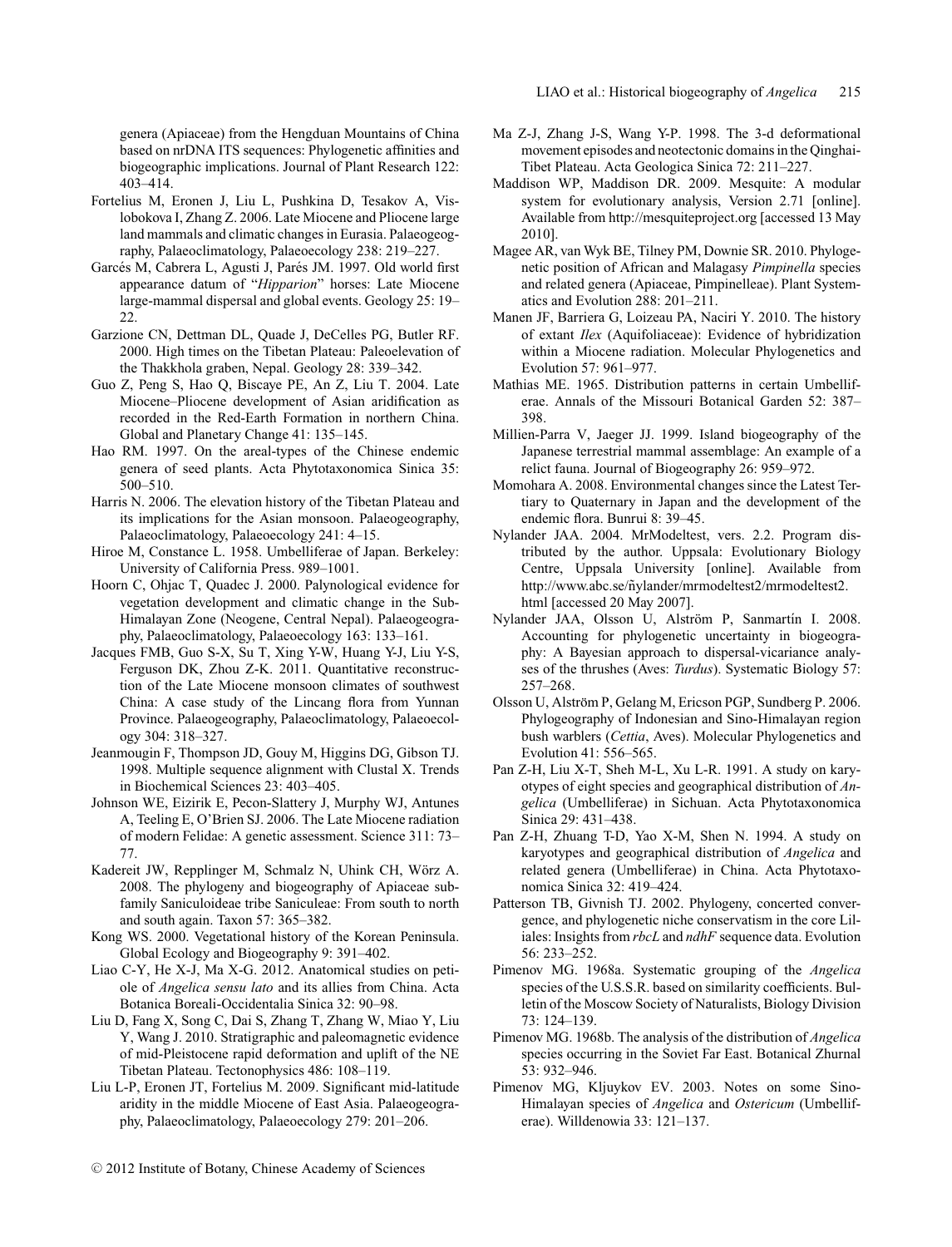Pimenov MG, Leonov MV. 1993. The genera of the Umbelliferae. A nomenclator. London: Royal Botanic Gardens, Kew.

- Plunkett GM, Downie SR. 1999. Major lineages within Apiaceae subfamily Apioideae: A comparison of chloroplast restriction site and DNA sequence data. American Journal of Botany 86: 1014–1026.
- Qiang X-K, Li Z-X, Powell CMA, Zheng H-B. 2001. Magnetostratigraphic record of the Late Miocene onset of the East Asian monsoon, and Pliocene uplift of northern Tibet. Earth and Planetary Science Letters 187: 83–93.
- Qin H-Z, Li B-Y, Wu Z-J, Pan Z-H. 1995. On the fruit anatomy of *Angelica* L. (*s.l.*) of East Asia and North America and its evolution. Acta Botanica Boreali-Occidentalia Sinica 15: 48–54.
- Qiu Y-X, Fu C-X, Comes HP. 2011. Plant molecular phylogeography in China and adjacent regions: Tracing the genetic imprints of Quaternary climate and environmental change in the world's most diverse temperate flora. Molecular Phylogenetics and Evolution 59: 225–244.
- Ree RH, Smith S. 2008. Maximum likelihood inference of geographic range evolution by dispersal, local extinction, and cladogenesis. Systematic Biology 57: 4–14.
- Ree RH, Moore BR, Webb CO, Donoghue MJ. 2005. A likelihood framework for inferring the evolution of geographic range on phylogenetic trees. Evolution 59: 2299–2311.
- Renner SS, Clausing G, Meyer K. 2001. Historical biogeography of Melastomataceae: The roles of Tertiary migration and long-distance dispersal. American Journal of Botany 88: 1290–1300.
- Ronquist F. 1997. Dispersal-vicariance analysis: A new approach to the quantification of historical biogeography. Systematic Biology 46: 195–203.
- Ronquist F. 2001. DIVA version 1.2. Computer program for MacOS and Win32. Evolutionary Biology Centre, Uppsala University [online]. Available at http://www.softpedia.com/get/Science-CAD/Teslenko-DIVA.shtml [accessed 1 March 2012].
- Ronquist F, Huelsenbeck JP. 2003. MrBayes 3: Bayesian phylogenetic inference under mixed models. Bioinformatics 19: 1572–1574.
- Sang T, Crawford DJ, Kim SC, Stuessy TF. 1994. Radiation of the endemic genus *Dendroseris* (Asteraceae) on the Juan Fernandez Islands: Evidence from sequences of the ITS regions of nuclear ribosomal DNA. American Journal of Botany 81: 1494–1501.
- Sanmartín I. 2003. Dispersal vs. vicariance in the Mediterranean: Historical biogeography of the Palearctic Pachydeminae (Coleoptera, Scarabaeoidea). Journal of Biogeography 30: 1883–1897.
- Sanmartín I, Mark P, Ronquist F. 2008. Inferring dispersal: A Bayesian approach to phylogeny-based island biogeography, with special reference to the Canary Islands. Journal of Biogeography 35: 428–449.
- Shan R-H, Sheh M-L. 1979. Apiaceae. In: Flora Reipublicae Popularis Sinicae. Beijing: Science Press. 55: 13–62.
- Sheh M-L, Pu F-T, Pan Z-H, Watson MF, Cannon JFM, Holmes-Smith I, Kljuykov EV, Phillippe LR, Pimenov MG. 2005. Apiaceae. In: Wu ZY, Raven PH eds. Flora of China. Beijing: Science Press; St. Louis: Missouri Botanical Garden Press. 14: 1–208.
- Spalik K, Downie SR. 2006. The evolutionary history of *Sium sensu lato* (Apiaceae): Dispersal, vicariance, and domestication as inferred from ITS rDNA phylogeny. American Journal of Botany 93: 747–761.
- Spalik K, Downie SR. 2007. Intercontinental disjunctions in *Cryptotaenia* (Apiaceae, Oenantheae): An appraisal using molecular data. Journal of Biogeography 34: 2039–2054.
- Spalik K, Piwczyński M, Danderson CA, Kurzyna-Młynik R, Bone TS, Downie SR. 2010. Amphitropic amphiantarctic disjunctions in Apiaceae subfamily Apioideae. Journal of Biogeography 37: 1977–1994.
- Spalik K, Reduron JP, Downie SR. 2004. The phylogenetic position of *Peucedanum sensu lato* and allied genera and their placement in tribe Selineae (Apiaceae, subfamily Apioideae). Plant Systematics and Evolution 243: 189–210.
- Sun H. 2002. Evolution of Arctic-Tertiary Flora in Himalayan-Hengduan Mountains. Acta Botanica Yunnanica 24: 671– 688.
- Sun H, Li Z-M. 2003. Qinghai-Tibetan Plateau uplift and its impact on Tethys flora. Advance in Earth Sciences 18: 852– 862.
- Swofford DL. 2003. PAUP<sup>∗</sup> : Phylogenetic analyses using parsimony (<sup>∗</sup> and other methods), vers. 4. Sunderland: Sinauer Associates.
- Tamura K, Dudley J, Nei M, Kumar S. 2007. MEGA4: Molecular evolutionary genetics analyses (MEGA) software version 4.0 [online]. Available at http://www.megasoftware.net [accessed 25 September 2009].
- Tao J-R. 2000. The evolution of the Late Cretaceous-Cenozoic floras in China. Beijing: Science Press.
- Tutin TG, Heywood VH, Burges NA, Moore DM, Valentine DH, Walters SM, Webb DA eds. 1968. Flora Europaea. Vol. 2. London: Cambridge University Press.
- Vasilėva MG, Pimenov MG. 1991. Karyotaxonomical analyses in the genus *Angelica* (Umbelliferae). Plant Systematics and Evolution 177: 117–138.
- Vetaas O, Grytnes JA. 2002. Distribution of vascular plant species richness and endemic richness along the Himalayan elevation gradient in Nepal. Global Ecology and Biogeography 11: 291–301.
- Wang A-L, Yang M-H, Liu J-Q. 2005. Molecular phylogeny, recent radiation and evolution of gross morphology of the rhubarb genus *Rheum* (Polygonaceae) inferred from chloroplast DNA *trnL*-*F* sequences. Annals of Botany 96: 489– 498.
- Wang Q-Z, Zhou S-D, Liu T-Y, Pang Y-L, Wu Y-K, He X-J. 2008. Phylogeny and classification of the Chinese *Bupleurum* (Apiaceae) based on nuclear ribosomal DNA internal transcribed spacer and *rps16*. Journal of Systematics and Evolution 50: 105–116.
- Wang Y, Deng T, Biasatti D. 2006. Ancient diets indicate significant uplift of southern Tibet after ca. 7 Ma. Geology 34: 309–312.
- Wen J. 1999. Evolution of eastern Asian and eastern North American disjunct distributions in flowering plants. Annual Review of Ecology and Systematics 30: 421–455.
- Wen J. 2001. Evolution of eastern Asian-Eastern North American biogeographic disjunctions: A few additional issues. International Journal of Plant Sciences 162: 117–122.